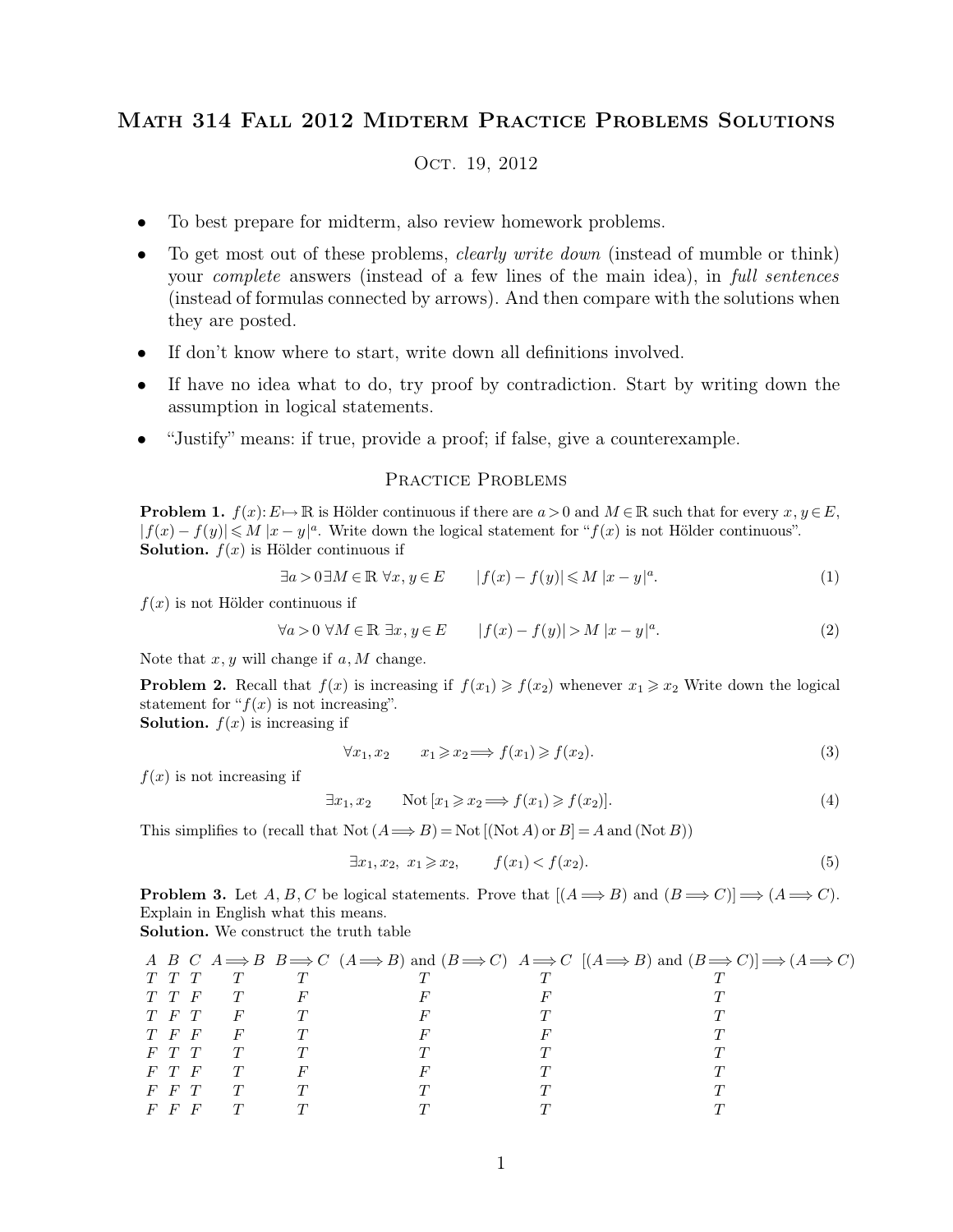Therefore the statement is always true. It means if A implies B and B implies  $C$ , then A implies  $C$ .

**Problem 4.** Let  $f: X \mapsto Y$  be a function. Prove that f is one-to-one if and only if  $f(A \setminus B) = f(A) \setminus f(B)$ for all subsets  $A, B$  of  $X$ .

## **Proof.**

- "If". Assume  $\forall A, B \subseteq X$ ,  $f(A \setminus B) = f(A) \setminus f(B)$ . For any  $x_1 \neq x_2$ , take  $A = \{x_1, x_2\}$ ,  $B = \{x_2\}$ . Then  $f(A \setminus B) = \{f(x_1)\}, f(A) = \{f(x_1), f(x_2)\}, f(B) = \{f(x_2)\}.$  As  $f(A) \setminus f(B) = \{f(x_1)\},$  $f(x_1) \neq f(x_2)$ .
- "Only if". Assume f is one-to-one. We prove  $f(A \setminus B) \subseteq f(A) \setminus f(B)$  and  $f(A) \setminus f(B) \subseteq f(A \setminus B)$ .
	- $f(A\ B) \subseteq f(A)\$  f(B). Take any  $y \in f(A\ B)$ . By definition there is  $x \in A\ B$  such that  $y = f(x)$ .  $x \in A \backslash B$  means  $x \in A, x \notin B$ . Because  $x \in A$ ,  $y = f(x) \in f(A)$ ; On the other hand, since f is one-to-one and  $x \notin B$ ,  $y = f(x) \neq f(x')$  for any  $x' \in B$  which means  $y \notin f(B)$ . Therefore  $y \in f(A) \setminus f(B)$ .
	- $f(A)\backslash f(B) \subseteq f(A\backslash B)$ . Take any  $y \in f(A)\backslash f(B)$ . Then  $y \in f(A)$ ,  $y \notin f(B)$ . As  $y \in f(A)$ there is  $x \in A$  such that  $y = f(x)$ . Since  $y \notin f(B)$ ,  $x \notin B$ . Therefore  $x \in A \setminus B$  and consequently  $y = f(x) \in f(A \setminus B)$ . consequently  $y = f(x) \in f(A \backslash B)$ .

**Problem 5.** Suppose  $f: A \mapsto B$  and  $g: B \mapsto C$  are functions. Show that if both f and g are bijections, then so is  $g \circ f$ .

**Proof.** We need to show that

- $g \circ f$  is one-to-one. For any  $x_1 \neq x_2$ , since f is one-to-one,  $f(x_1) \neq f(x_2)$ . Now because g is oneto-one,  $g(f(x_1)) \neq g(f(x_2))$ .
- $g \circ f$  is onto. Take any  $z \in C$ . Since g is onto, there is  $y \in B$  such that  $z = g(y)$ . Now because f is onto, there is  $x \in A$  such that  $y = f(x)$ . Thus  $z = g(f(x))$ . is onto, there is  $x \in A$  such that  $y = f(x)$ . Thus  $z = g(f(x))$ .

**Problem 6.** Let

$$
A = \left\{ x \in \mathbb{R} : |\sin x| \leqslant \frac{1}{2} \right\}; \qquad B = \left\{ x \in \mathbb{R} : x^3 - x^2 + x - 1 < 0 \right\}. \tag{6}
$$

- a) Represent  $A, B, A \cup B, A \cap B$  using intervals.
- b) Which of these four sets is/are open? Which is/are closed? Justify your answers.

### **Solution.**

a)  $A = \bigcup_{n \in \mathbb{Z}} \left[ n \pi - \frac{\pi}{6} \right]$  $\frac{\pi}{6}$ ,  $n \pi + \frac{\pi}{6}$  $\frac{\pi}{6}$ ;  $B = \{x \in \mathbb{R} : (x - 1)(x^2 + 1) < 0\} = (-\infty, 1).$   $A \cup B = (-\infty, 1)$  $1) \cup (\cup_{n \in \mathbb{N}} [n \pi - \frac{\pi}{6}]$  $\frac{\pi}{6}$ ,  $n\pi + \frac{\pi}{6}$  $\left( \frac{\pi}{6} \right)$ );  $A \cap B = \cup_{n=0}^{\infty} \left[ -n \pi - \frac{\pi}{6} \right]$  $\frac{\pi}{6}, -n\pi + \frac{\pi}{6}$  $\frac{\pi}{6}$ .

b)

- A is closed. Since  $A^c = \bigcup_{n \in \mathbb{Z}} \left( n \pi + \frac{\pi}{6} \right)$  $\frac{\pi}{6}$ ,  $n \pi + \frac{5\pi}{6}$  $\left(\frac{\pi}{6}\right)$  is open (because it is union of open intervals).
- $B$  is open since it is an open interval.
- $C = A \cup B$  is neither open nor closed.
	- $\circ$  *C* is not open. Take  $x_0 = \frac{5\pi}{6}$  $\frac{\pi}{6} \in C$ . Then for any  $(a, b)$  such that  $x_0 \in (a, b)$ , there is  $c > 0$  such that max  $\{1, a\} < c < x_0$ . For this c we have  $c \notin A \cup B$ . Consequently  $(a, b) \not\subseteq A \cup B$ .
	- $\circ$  *C* is not closed. We have

$$
(A \cup B)^c = \left[1, \frac{5\pi}{6}\right) \cup \left(\bigcup_{n=1}^{\infty} \left(n\pi + \frac{\pi}{6}, n\pi + \frac{5\pi}{6}\right)\right). \tag{7}
$$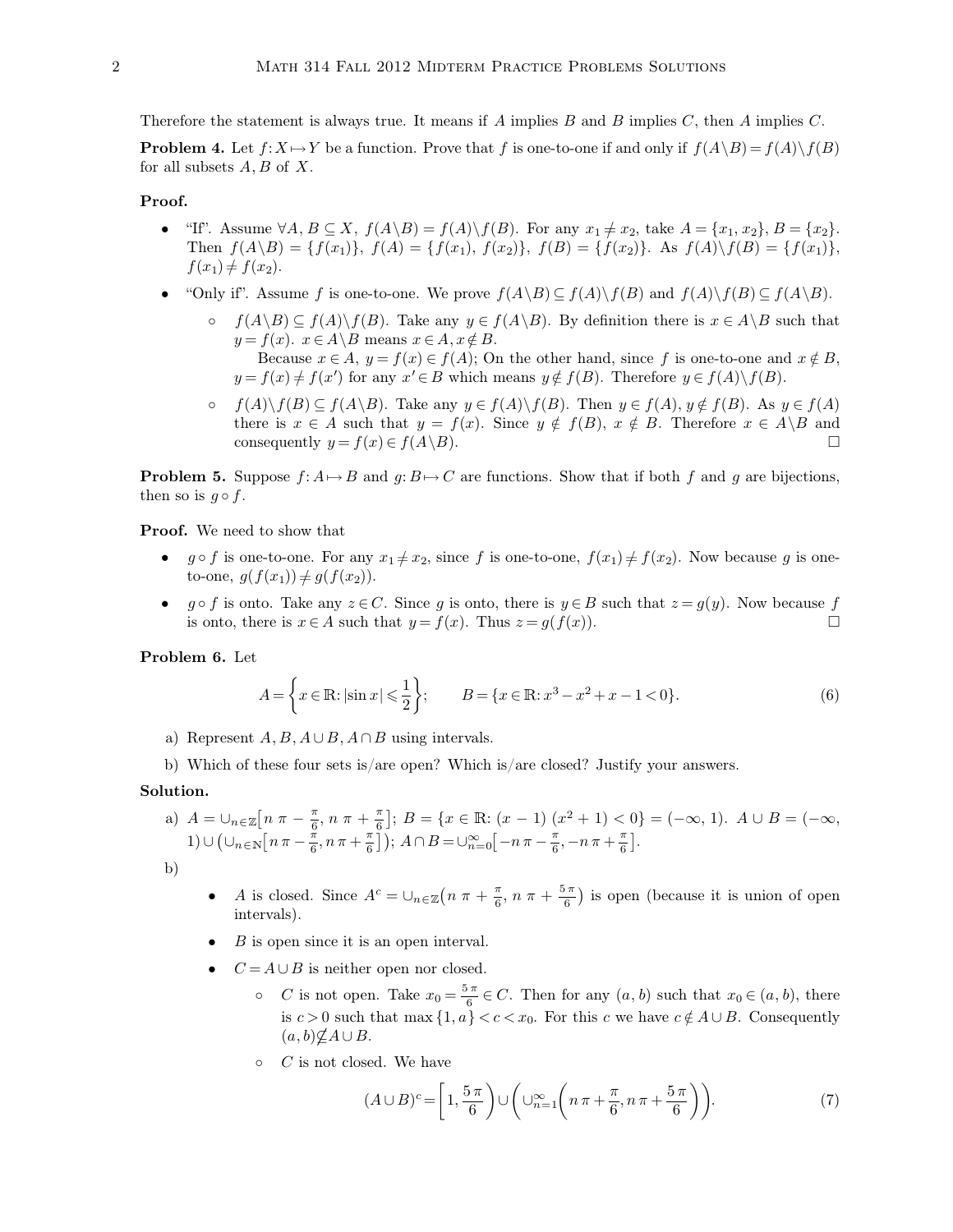Now take  $1 \in (A \cup B)^c$ . For any  $(a, b) \ni 1$ , we have  $a < \frac{1+a}{2} < 1$  and therefore  $1 + a$  $\frac{1+a}{2} \in (a, b)$  but  $\frac{1+a}{2} \notin (A \cup B)^c$ . Consequently  $(a, b) \nsubseteq (A \cup B)^c$ .

•  $D = A \cap B$  is closed. Since  $D^c = \left(\bigcup_{n=0}^{\infty} \left(-n\pi - \frac{5\pi}{6}\right)\right)$  $\frac{\pi}{6}, -n\pi-\frac{\pi}{6}$  $\left(\frac{\pi}{6}\right)\right)\cup\left(\frac{\pi}{6},\infty\right)$  is union of open intervals and is therefore open.

**Problem 7.** Decide which of the following statements are true and which are false. Prove the true ones and provide a counterexample for the false ones.

- a) If  $\{x_n\}$  is Cauchy and  $\{y_n\}$  is bounded, then  $\{x_n y_n\}$  is Cauchy;
- b) If  $\{x_n\}$  is a sequence of real numbers that satisfies  $x_{2^k} x_{2^{k-1}} \longrightarrow 0$  as  $k \longrightarrow \infty$  and  $x_n = 0$  for all  $n \neq 2^k$ ,  $k \in \mathbb{N}$ , then  $\{x_n\}$  is Cauchy;
- c) If  $\{x_n\}$  and  $\{y_n\}$  are Cauchy and  $y_n \neq 0$  for all  $n \in \mathbb{N}$ , then  $\{x_n/y_n\}$  is Cauchy;
- d) If  $\{x_n\}$  and  $\{y_n\}$  are Cauchy, then  $\{1/(|x_n|+|y_n|)\}$  cannot converge to zero.

### **Solution.**

a) False. Take  $x_n=1$  and  $y_n=(-1)^n$  for all  $n\in\mathbb{N}$ . Now take  $\varepsilon_0=1$ . For any  $N\in\mathbb{N}$ , take  $n>N$ . Then

$$
|x_n y_n - x_{n+1} y_{n+1}| = 2 > \varepsilon_0.
$$
\n(8)

b) False. Take  $x_{2^k} = 1$  for all  $k \in \mathbb{N}$ . Clearly  $x_{2^k} - x_{2^{k-1}} \longrightarrow 0$ . Now take  $\varepsilon_0 = 1$ . For any  $N \in \mathbb{N}$ , take  $n = 2<sup>k</sup> > N$ . Then

$$
|x_n - x_{n+1}| = 1 \ge \varepsilon_0. \tag{9}
$$

- c) False. Take  $x_n = 1$  and  $y_n = 1/n$  for all  $n \in \mathbb{N}$ . We have  $\{x_n/y_n\} = n$  is not Cauchy.
- d) True. Assume the contrary, that is  $1/(|x_n|+|y_n|) \longrightarrow 0$  as  $n \longrightarrow \infty$ . As  $\{x_n\}, \{y_n\}$  are Cauchy, they are bounded. That is there are  $M_1, M_2$  such that

$$
|x_n| \le M_1, \qquad |y_n| \le M_2 \tag{10}
$$

for all  $n \in \mathbb{N}$ .

Now due to  $1/(|x_n|+|y_n|) \longrightarrow 0$ , there is  $N \in \mathbb{N}$  such that for all  $n > N$ ,  $1/(|x_n|+|y_n|)$  $1/(M_1 + M_2 + 1) \Longrightarrow |x_n| + |y_n| > M_1 + M_2 + 1$ . Contradiction.

**Problem 8.** Prove that  $x_n = \sum_{n=1}^{\infty} \frac{1}{n^2}$  is Cauchy.

**Proof.** For any  $\varepsilon > 0$ , take  $N \in \mathbb{N}$  such that  $N > 1/\varepsilon$ . Then for any  $n, m > N$ , we have (without loss of generality take  $m > n$ )

$$
|x_n - x_m| = \left| \frac{1}{(n+1)^2} + \dots + \frac{1}{m^2} \right| \le \left| \frac{1}{n(n+1)} + \dots + \frac{1}{(m-1)m} \right| = \left| \frac{1}{n} - \frac{1}{n+1} + \frac{1}{n+1} - \frac{1}{n+2} + \dots + \frac{1}{m-1} - \frac{1}{m} \right| \le \frac{1}{n} < \frac{1}{\sqrt{n}} < \varepsilon. \tag{11}
$$

 $\Box$ 

**Problem 9.** Prove that  $x_n = \frac{(-1)^n (n-1)}{n+1}$  does not converge.

**Proof.** We have  $x_{2n} = \frac{n-1}{n+1} = 1 - \frac{2}{n+1} \longrightarrow 1$  and  $x_{2n+1} = -\frac{n-1}{n+1} = -1 + \frac{2}{n+1} \longrightarrow -1$ . Thus there are two subsequences converging to 1 and  $-1$  respectively. Consequently  $\{x_n\}$  does not converge.  $\Box$ 

**Problem 10.** Let  $x_n = \sum_{k=1}^n$  $\frac{n}{k+1}$   $\frac{1}{\sqrt{k+1} + \sqrt{k}}$  for  $n \in \mathbb{N}$ . Does  $\{x_n\}$  converge? Justify your answer.

**Proof.** We have

$$
\frac{1}{\sqrt{k+1} + \sqrt{k}} = \frac{\sqrt{k+1} - \sqrt{k}}{\left(\sqrt{k+1} + \sqrt{k}\right)\left(\sqrt{k+1} - \sqrt{k}\right)} = \sqrt{k+1} - \sqrt{k}.
$$
\n(12)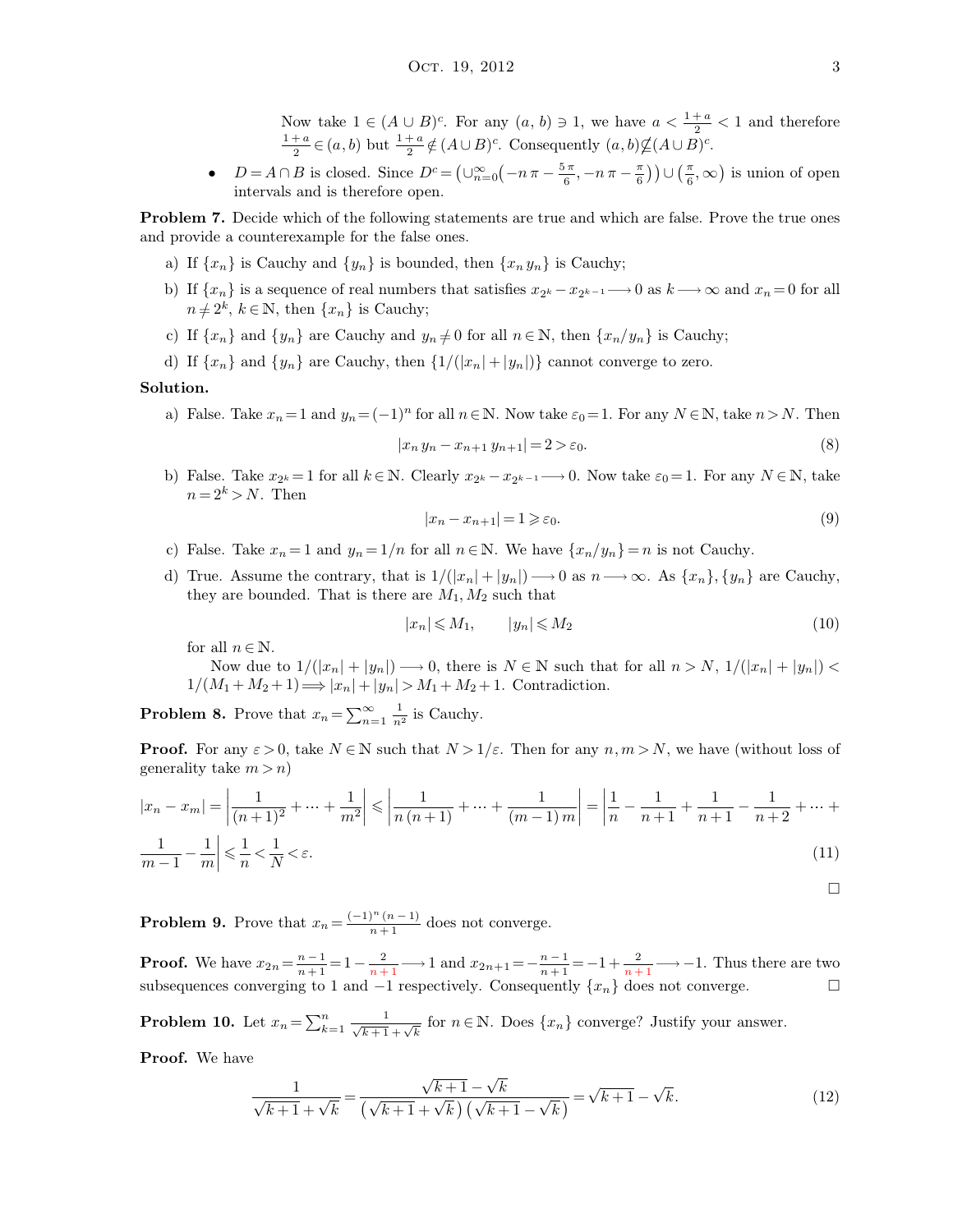Therefore

$$
x_n = \sum_{k=1}^n \frac{1}{\sqrt{k+1} + \sqrt{k}} = \sum_{k=1}^n \left( \sqrt{k+1} - \sqrt{k} \right) = \sqrt{n+1} - 1.
$$
 (13)

Take  $\varepsilon_0 = 1$ . For any  $N \in \mathbb{N}$ , take  $n = N + 1$  and  $m = 4N + 7$ . We have

$$
|x_m - x_n| = |\sqrt{m+1} - \sqrt{n+1}| = |\sqrt{4(N+2)} - \sqrt{N+2}| = \sqrt{N+2} > \varepsilon_0.
$$
 (14)

Thus  $\{x_n\}$  is not Cauchy and therefore cannot converge.

**Problem 11.** Let  $w_n$  satisfy  $|w_n| \leq n^2$ . Determine whether the following sequences are converging or not. If converging find the limit.

$$
x_n = \sqrt{n^2 + 3n} - n - 3; \qquad y_n = \frac{e^n - 1}{3^n - 2^n}; \qquad z_n = \frac{w_n^2 + 4w_n + 5}{n^4 + 3n}.
$$
 (15)

You can use the fact that  $r^n \longrightarrow 0$  as  $n \longrightarrow \infty$  if  $|r| < 1$ . **Solution.**

•  $\{x_n\}$ . We have

$$
x_n = \frac{\left[\sqrt{n^2+3n} - (n+3)\right] \left[\sqrt{n^2+3n} + (n+3)\right]}{\left[\sqrt{n^2+3n} + (n+3)\right]} = \frac{-3n-9}{\sqrt{n^2+3n} + (n+3)} = -3-9/n
$$
\n
$$
\frac{-3-9/n}{\sqrt{1+3/n} + (1+3/n)}.
$$
\n(16)

Since  $9/n \rightarrow 0, 3/n \rightarrow 0$ , we have  $-3 - 9/n \rightarrow -3, \sqrt{1 + 3/n} + (1 + 3/n) \rightarrow 2$ . Because  $2 \neq 0$ , we have  $x_n \longrightarrow -3/2$ .

•  $\{y_n\}$ . We have

$$
y_n = \frac{e^n - 1}{3^n - 2^n} = \frac{(e/3)^n - (1/3)^n}{1 - (2/3)^n}.
$$
\n(17)

Since  $|e/3|, |1/3|, |2/3| < 1$ , we have  $(e/3)^n, (1/3)^n, (2/3)^n \longrightarrow 0$  and consequently  $y_n \longrightarrow \frac{0-0}{1-0} = 1$ .

•  $\{z_n\}$ . We have

$$
z_n = \frac{(w_n/n^2)^2 + 4\left(w_n/n^4\right) + 5/n^4}{1 + 3/n^3}.\tag{18}
$$

As  $|w_n| \leqslant n^2$ , we have  $|w_n/n^4| \leqslant 1/n^2 \longrightarrow 0$  due to Squeeze theorem. However  $|w_n/n^2| \leqslant 1$  is only bounded.

In fact  $\{z_n\}$  does not necessarily converge: Take  $w_n = \left[\frac{1+(-1)^n}{2}\right] n^2$ , we have  $z_{2n} \longrightarrow 4$  and  $z_{2n+1} \longrightarrow 0.$ 

**Problem 12.** Let  $x_0 = 7$  and define  $x_n$  iteratively through

$$
x_{n+1} = \frac{2x_n}{3} - 1.\tag{19}
$$

Does  $\lim_{n\to\infty}x_n$  exist? If it does, find the limit. Justify your answers.

**Solution.** Yes. We show that the sequence is Cauchy.

Subtracting  $x_n = \frac{2x_{n-1}}{3}$  $\frac{n-1}{3} - 1$  from  $x_{n+1} = \frac{2x_n}{3}$  $\frac{x_n}{3} - 1$  we have  $x_{n+1} - x_n = \frac{2}{3}$  $\frac{2}{3}(x_n - x_{n-1}) \Longrightarrow |x_{n+1} - x_n| = \frac{2}{3}$  $\frac{2}{3}|x_n - x_{n-1}|$  (20)

This leads to

$$
|x_{n+1} - x_n| = \frac{2}{3} |x_n - x_{n-1}| = \left(\frac{2}{3}\right)^2 |x_{n-1} - x_{n-2}| = \dots = \left(\frac{2}{3}\right)^n |x_1 - x_0|.
$$
 (21)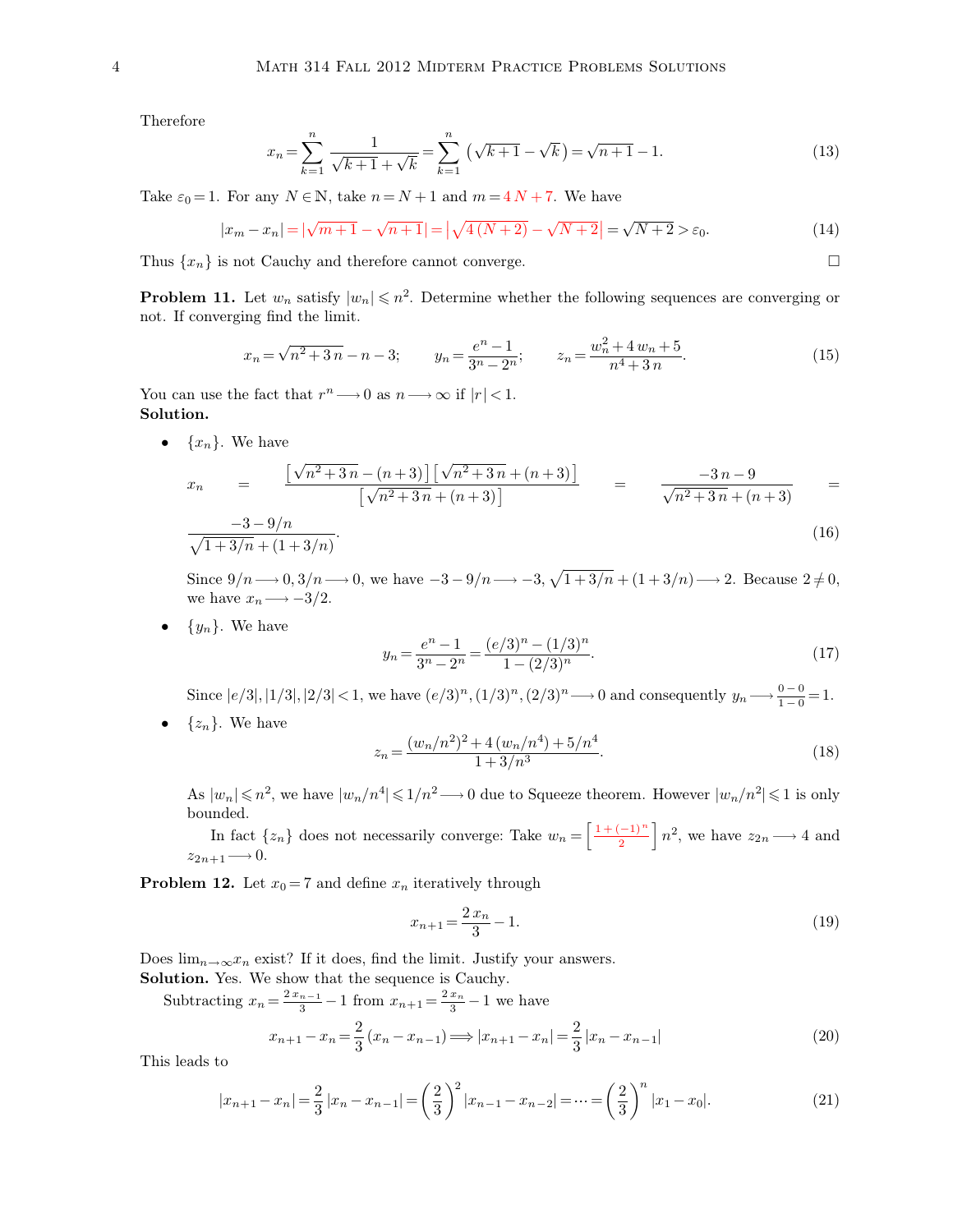Consequently for any  $\varepsilon > 0$ , we can take  $N \geqslant \log_{3/2} \left[ \frac{3|x_1 - x_0|}{\varepsilon} \right]$ , then for  $m > n > N$ ,

$$
|x_m - x_n| \le |x_m - x_{m-1}| + \dots + |x_{n+1} - x_n|
$$
  
\n
$$
\le \left[ \left( \frac{2}{3} \right)^{m-1} + \dots + \left( \frac{2}{3} \right)^n \right] |x_1 - x_0|
$$
  
\n
$$
= \left( \frac{2}{3} \right)^n \left[ 1 + \dots + \left( \frac{2}{3} \right)^{m-n-1} \right] |x_1 - x_0|
$$
  
\n
$$
= \left( \frac{2}{3} \right)^n \frac{1 - \left( \frac{2}{3} \right)^{m-n}}{1 - \frac{2}{3}} |x_1 - x_0|
$$
  
\n
$$
\le \left( \frac{2}{3} \right)^n 3 |x_1 - x_0|
$$
  
\n
$$
< \left( \frac{2}{3} \right)^N 3 |x_1 - x_0| < \varepsilon.
$$
 (22)

Thus  $\{x_n\}$  is Cauchy.

To find the limit, take  $n \longrightarrow \infty$  on both sides we reach

$$
\lim_{n \to \infty} x_n = \frac{2}{3} \lim_{n \to \infty} x_n - 1 \Longrightarrow \lim_{n \to \infty} x_n = -3. \tag{23}
$$

**Problem 13.** Let  $\{x_n\}$  be a sequence of real numbers. Prove:

- a)  $\{x_n\}$  is unbounded if and only if there is a subsequence  $\{x_{n_k}\}$  satisfying  $|x_{n_k}| \to \infty$ .
- b)  $\{x_n\}$  is bounded if and only if  $\exists M \in \mathbb{R}$  such that  $\limsup_{n \to \infty} x_n \leq M$  and  $\liminf_{n \to \infty} x_n \geq -M$ .

## **Proof.**

a) Since  $\{x_n\}$  is unbounded, there is  $n_1 \in \mathbb{N}$  such that  $|x_{n_1}| \geq 1$ . Now take  $n_2 \in \mathbb{N}$  such that  $|x_{n_2}| \geqslant |x_{n_1}| + 2$ . In general, take  $x_{n_k}$  such that

$$
|x_{n_k}| \geqslant |x_{n_{k-1}}| + k. \tag{24}
$$

Thus we obtain a subsequence  $\{x_{n_k}\}$  such that  $|x_{n_k}| \geq k$ . Now for any  $M \in \mathbb{R}$ , take  $N \in \mathbb{N}$  such that  $N > |M|$ . Then for all  $k > N$ ,  $|x_{n_k}| \geq k > N > |M|$ . Therefore  $|x_{n_k}| \longrightarrow \infty$ .

For the "if" part, we need to show for any  $M \in \mathbb{R}$  there is  $n \in \mathbb{N}$  such that  $|x_n| > M$ . But this follows directly from the existence of  $\{x_{n_k}\}\$  satisfying  $|x_{n_k}| \longrightarrow \infty$ , which by definition says: for any  $M \in \mathbb{R}$  there is  $K \in \mathbb{N}$  such that for all  $k > K$ ,  $|x_{n_k}| > M$ .

b) Since  $\{x_n\}$  is bounded, there is  $M \in \mathbb{R}$  such that  $|x_n| \leq M$  for all  $n \in \mathbb{N}$ . This leads to

$$
-M \leqslant \inf_{k \geqslant n} x_k \leqslant \sup_{k \geqslant n} x_k \leqslant M \tag{25}
$$

for all  $n \in \mathbb{N}$ . Taking  $n \longrightarrow \infty$  we conclude limsup $n \longrightarrow \infty$  $n \leq M$  and liminf $n \longrightarrow \infty$  $n \geq -M$  thanks to comparison theorem.

For the "if" part, we need to show there is  $M' \in \mathbb{R}$  such that for all  $n \in \mathbb{N}$ ,  $|x_n| \leq M'$ . By definition,  $\limsup_{n\to\infty}x_n\leqslant M$  means there is  $N_1\in\mathbb{N}$  such that for all  $n>N_1$ ,  $\sup_{k\geqslant n}x_n\leqslant M+1$ . In particular we have sup  $\{x_{N_1+1}, x_{N_1+2}, ...\} \leqslant M+1$  which leads to

$$
\forall n > N_1, x_n \le M + 1. \tag{26}
$$

Apply similar argument to  $\liminf_{n\to\infty}x_n\geq -M$ , we obtain  $N_2\in\mathbb{N}$  such that

$$
\forall n > N_2, \qquad x_n \geq -M - 1. \tag{27}
$$

Now set  $N = \max\{N_1, N_2\}$ . We have (note that  $M \geqslant \limsup x_n \geqslant \liminf x_n \geqslant -M \Longrightarrow M \geqslant 0$ )

$$
\forall n > N, \qquad |x_n| \leq M + 1 \tag{28}
$$

Finally take

$$
M' = \max\{|x_1|, |x_2|, \dots, |x_N|, M+1\}.
$$
\n(29)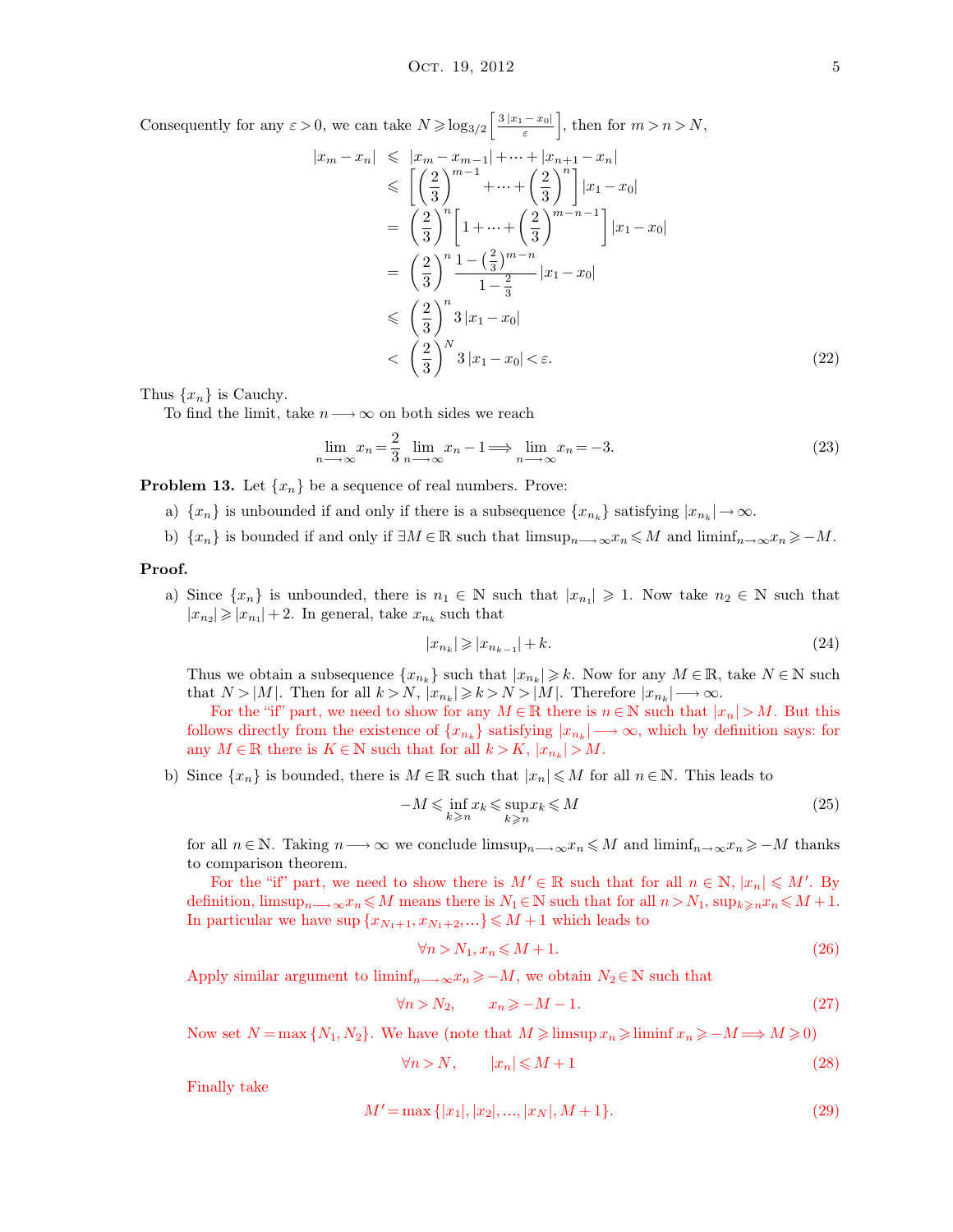We have  $|x_n| \le M'$  for all  $n \in \mathbb{N}$ .

**Problem 14.** Let A be a nonempty subset of R. Let  $B = 3$  A:  $= \{3 x : x \in A\}$ . Derive the relations between  $\sup B$ , inf B and sup A, inf A. Justify your answers. Note that you may need to discuss different cases for c and for sup A.

**Solution.** We prove  $\sup B = 3 \sup A$ . We only need to show:

- 1. 3 sup A is an upper bound of B. For any  $b \in B$ , by definition there is  $a \in A$  such that  $b = 3a$ . By definition of sup we have  $\sup A \geq a \Longrightarrow 3 \sup B \geq 3 a = b$ .
- 2. 3 sup A is the smallest upper bound of B. Let c be an upper bound of B. There is  $c \geq b$  for all  $b \in B$ . By definition of B we have  $c \geqslant 3$  a for all  $a \in A$ . Consequently  $c/3 \geqslant a$  for all  $a \in A$ . By definition of sup we have  $c/3 \geqslant \sup A \Longrightarrow c \geqslant 3 \sup A$ .

inf  $B = 3$  inf A can be proved similarly.

**Problem 15.** Let  $x_n = (-1)^{3n} + \frac{1}{n^2}$  $\frac{1}{n^2}$  for  $n \in \mathbb{N} = \{1, 2, ...\}$ . Let  $A := \{x_n : n \in \mathbb{N}\} = \{x_1, x_2, ...\}$ .

- a) Find max  $A$ , sup  $A$ , min  $A$ , inf  $A$ . Justify your answers.
- b) Find limsup $_{n\to\infty}x_n$  and liminf $_{n\to\infty}x_n$ . Justify your answers.

## **Solution.**

a)

- max  $A = 5/4$ . To justify, we show
	- 1.  $5/4 \in A$ . This is clear since  $5/4 = x_2$ .
	- 2.  $5/4 \ge a$  for every  $a \in A$ . Take any  $x_n \in A$ . If  $n = 1$ , we have  $x_1 = -1 + 1 = 0 < 5/4$ . If  $n \ge 2$  we have  $x_n = (-1)^{3n} + 1/n^2 \le 1 + 1/4 = 5/4$ .
- Since max A exists,  $\sup A = \max A = 5/4$ .
- $\min A$  does not exist. Assume the contrary. Let  $x_{n_0} = \min A$ . But then we have

$$
x_{n_0+2} = (-1)^{3(n_0+2)} + \frac{1}{(n_0+2)^2} < (-1)^{3n_0} + \frac{1}{n_0^2} = x_{n_0}
$$
\n(30)

Contradiction.

- $\inf A = -1$ . We show
	- 1. −1 is a lower bound. We have

$$
x_n = (-1)^{3n} + \frac{1}{n^2} \ge (-1)^{3n} \ge -1
$$
\n(31)

for all  $n \in \mathbb{N}$ .

2. −1 is the largest lower bound. Let b be a lower bound that is  $b \leqslant (-1)^{3n} + \frac{1}{n^2}$  $\frac{1}{n^2}$ . Thus in particular, we have

$$
b \leqslant (-1)^{3(2k+1)} + \frac{1}{(2k+1)^2} = -1 + \frac{1}{(2k+1)^2}
$$
\n<sup>(32)</sup>

for all  $k \in \mathbb{N}$ . Taking  $k \longrightarrow \infty$ , by comparison theorem we have  $b \leq -1$ .

b) For any  $n \in \mathbb{N}$ , we have

$$
\sup_{k \ge n} x_k = \sup \left\{ (-1)^{3k} + \frac{1}{k^2} : k \ge n \right\} \le 1 + \frac{1}{n^2}
$$
\n(33)

because when  $k \geq n$ ,

$$
(-1)^{3k} \leq 1, \qquad \frac{1}{k^2} \leq \frac{1}{n^2};\tag{34}
$$

On the other hand, taking  $k = 2n$  we have

$$
(-1)^{3k} + \frac{1}{k^2} \geqslant 1 \Longrightarrow \sup_{k \geqslant n} x_k \geqslant 1. \tag{35}
$$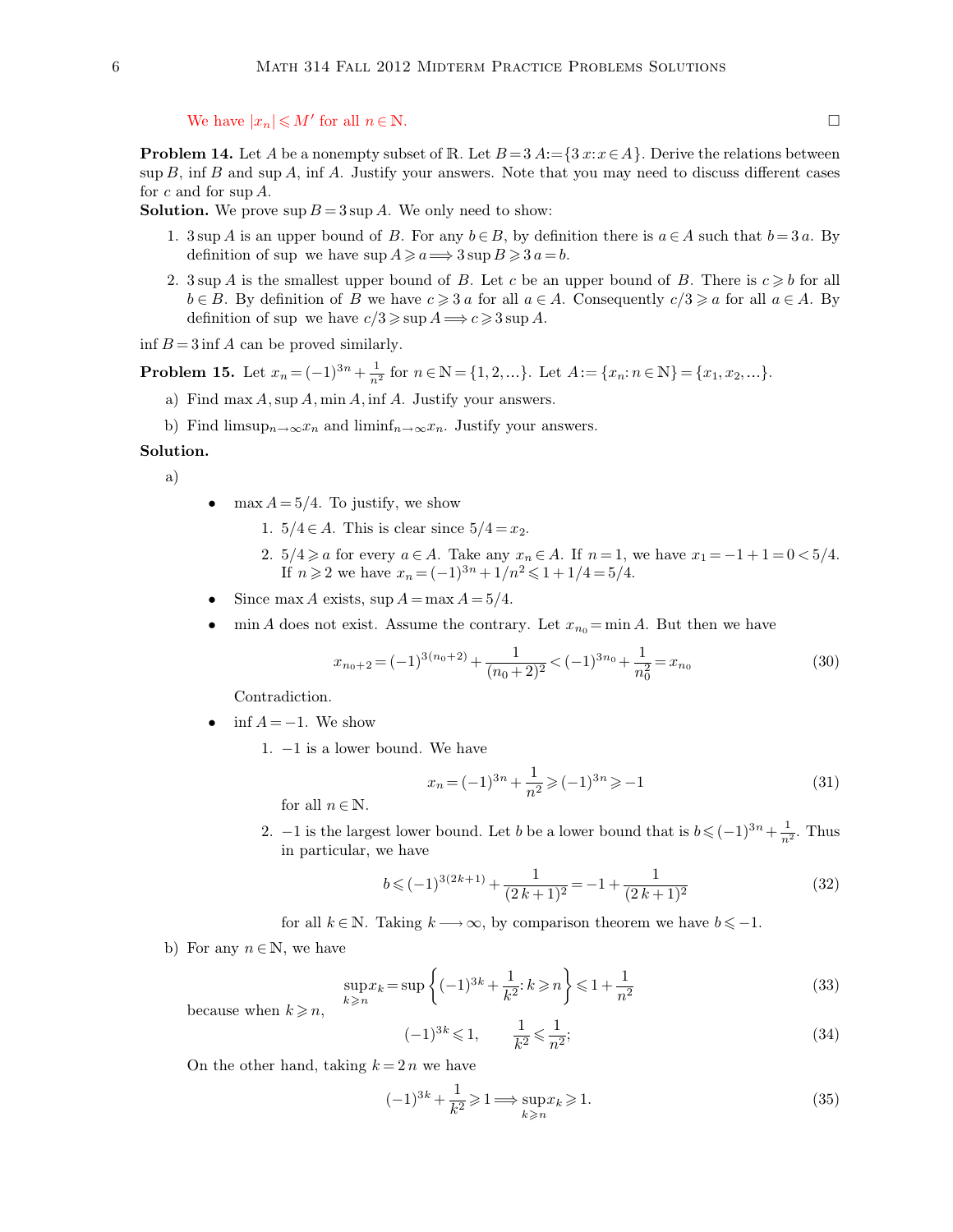Thus by comparison theorem

$$
1 \leq \limsup_{n \to \infty} x_n = \lim_{n \to \infty} \left[ \sup_{k \geq n} x_k \right] \leq \lim_{n \to \infty} \left[ 1 + \frac{1}{n^2} \right] = 1. \tag{36}
$$

Therefore

$$
\limsup_{n \to \infty} x_n = 1. \tag{37}
$$

Similarly, for any  $n \in \mathbb{N}$ , we have

$$
-1 \leqslant \inf_{k \geqslant n} x_k \leqslant -1 + \frac{1}{n^2}.\tag{38}
$$

Taking limit  $n \longrightarrow \infty$  and apply comparison theorem, we conclude

$$
\liminf_{n \to \infty} x_n = -1 \tag{39}
$$

**Problem 16.** Let  $f(x)$  be a continuous function and let  $a \in \mathbb{R}$ . Prove that the pre-image  $f^{-1}(a)$  is a closed set.

**Proof.** If  $f^{-1}(c) = \emptyset$  then by definition it is open.

All we need to show is  $[f^{-1}(a)]^c$  is open. By definition

$$
[f^{-1}(a)]^{c} = \{x \in \mathbb{R} : f(x) = a\}^{c} = \{x \in \mathbb{R} : f(x) \neq a\}.
$$
\n(40)

Take any  $x_0 \in \{x \in \mathbb{R} : f(x) \neq a\}$ . Set  $\varepsilon = |f(x_0) - a|$ . Then by the continuity of f there is  $\delta > 0$  such that for all  $|x-x_0| < \delta$ ,  $|f(x) - f(x_0)| < \varepsilon = |f(x_0) - a|$ . This implies for all such  $x, f(x) \neq a$ , or equivalently  $(x_0 - \delta, x_0 + \delta) \subseteq \{x \in \mathbb{R} : f(x) \neq a\}.$  Therefore  $[f^{-1}(a)]^c$  is open.

**Problem 17.** Find the limits of

$$
\lim_{x \to 3} \frac{x^2 - 5x + 6}{x^2 - 9}; \qquad \lim_{x \to 0} \frac{\sqrt{1 + x} - 1}{x}; \qquad \lim_{x \to \infty} \frac{x^3 + 5x + 6}{\sqrt{x^6 + 3x - 7}}.
$$
\n(41)

Indicate clearly what property you are using at each step. **Solution.**

• First we simplify

$$
\frac{x^2 - 5x + 6}{x^2 - 9} = \frac{(x - 2)(x - 3)}{(x - 3)(x + 3)} = \frac{x - 2}{x + 3}.
$$
\n(42)

Since polynomials are continuous everywhere, we have

 $x-2 \longrightarrow 3-2=1$ ,  $x+3 \longrightarrow 3+3=6.$  (43)

Since  $6 \neq 0$  the limit exists and equals  $1/6$ .

• First simplify

$$
\frac{\sqrt{1+x}-1}{x} = \frac{(\sqrt{1+x}-1)(\sqrt{1+x}+1)}{x(\sqrt{1+x}+1)} = \frac{x}{x(\sqrt{1+x}+1)} = \frac{1}{\sqrt{1+x}+1}.
$$
(44)

We know that  $\sqrt{x}$  is a continuous function for  $x \geqslant 0$ , therefore

$$
\lim_{x \to 0} \frac{1}{\sqrt{1+x}+1} = \frac{\lim_{x \to 0} 1}{\lim_{x \to 0} (\sqrt{1+x}+1)} = \frac{1}{2}.
$$
\n(45)

The last step is because  $\lim \sqrt{1 + x} + 1 = 2 \neq 0$ .

We have

$$
\frac{x^3 + 5x + 6}{\sqrt{x^6 + 3x - 7}} = \frac{1 + 5x^{-2} + 6x^{-3}}{\sqrt{1 + 3x^{-5} - 7x^{-3}}} \longrightarrow \frac{1 + 0 + 0}{1 - 0} = 1.
$$
\n(46)

**Problem 18.** Find and prove the limit

$$
\lim_{x \to -\infty} \left( \sqrt{x^2 + 2x} + x \right). \tag{47}
$$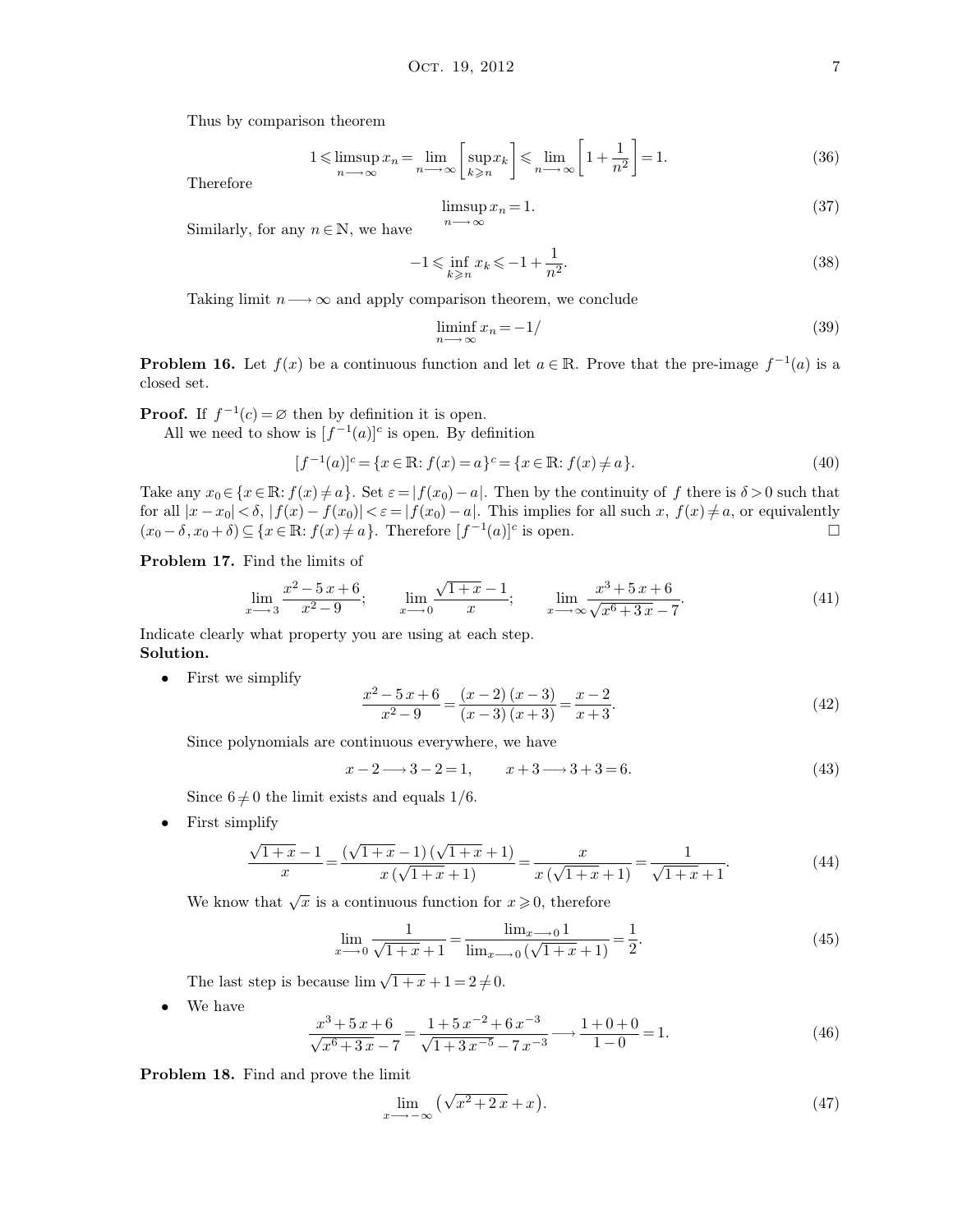**Proof.** We have

$$
\sqrt{x^2 + 2x} + x = \frac{(\sqrt{x^2 + 2x} + x)(\sqrt{x^2 + 2x} - x)}{\sqrt{x^2 + 2x} - x} = \frac{2x}{\sqrt{x^2 + 2x} - x} = \frac{2}{-\sqrt{1 + 2/x} - 1} \longrightarrow -1. \tag{48}
$$

**Problem 19.** Let  $f(x): (0, 2) \mapsto \mathbb{R}$  be defined as

$$
f(x) = \begin{cases} \frac{x^2 - 1}{x^2 - 3x + 2} & x \neq 1 \\ c & x = 1 \end{cases}.
$$
 (49)

 $\Box$ 

Find all  $c \in \mathbb{R}$  which makes  $f(x)$  continuous at  $x = 1$ . Justify your answer.

**Proof.** First we simplify

$$
\frac{x^2 - 1}{x^2 - 3x + 2} = \frac{(x - 1)(x + 1)}{(x - 2)(x - 1)} = \frac{x + 1}{x - 2}.
$$
\n(50)

Therefore

$$
\lim_{x \to -1} f(x) = -2. \tag{51}
$$

Consequently  $c = -2$  is the only value that makes  $f(x)$  continuous at  $x = 0$ .

**Problem 20.** Let  $f: \mathbb{R} \to \mathbb{R}$  be a real function. Prove that  $f(x) \to 0$  if and only if  $|f(x)| \to 0$ . Is it true that  $f(x) \longrightarrow L \neq 0$  if and only if  $|f(x)| \longrightarrow |L|$ ? Justify your answer.

#### **Proof.**

- $f(x) \longrightarrow 0 \Longrightarrow |f(x)| \longrightarrow 0.$ For any  $\varepsilon > 0$ , since  $f(x) \longrightarrow 0$  there is  $\delta > 0$  such that for all  $|x - x_0| < \delta$ ,  $|f(x) - 0| < \varepsilon$ . But this is just the definition of  $|f(x)| \longrightarrow 0$  as  $x \longrightarrow x_0$ .
- $|f(x)| \longrightarrow 0 \Longrightarrow f(x) \longrightarrow 0.$ For any  $\varepsilon > 0$ , since  $|f(x)| \longrightarrow 0$  there is  $\delta > 0$  such that for all  $|x - x_0| < \delta$ ,  $||f(x)| - 0| < \varepsilon$ . Thus  $|f(x) - 0| = | |f(x)| - 0| < \varepsilon$ .
- $f(x) \longrightarrow L \neq 0 \Longrightarrow |f(x)| \longrightarrow |L|$  is true. For any  $\varepsilon > 0$ , since  $f(x) \longrightarrow L$ , there is  $\delta > 0$  such that for all  $|x - x_0| < \delta$ ,  $|f(x) - L| < \varepsilon$ . Since  $||f(x)| - |L|| \leq |f(x) - L|$ , we conclude that  $|f(x)| \longrightarrow |L|$ .
- $|f(x)| \longrightarrow |L| \Longrightarrow f(x) \longrightarrow L$  is false. A counterexample is  $f(x) = \begin{cases} 1 & x > 0 \\ -1 & x \le 0 \end{cases}$  $\begin{aligned} \n\frac{1}{-1} \quad & \frac{x}{x} \leq 0 \quad \text{Then} \ |f(x)| = 1. \n\end{aligned}$ a constant function, therefore  $|f(x)| \longrightarrow 1$  as  $x \longrightarrow 0$ . But  $\lim_{x\longrightarrow 0} f(x)$  does not exist, because if we take  $\{x_n\} = \frac{(-1)^n}{n}$ , then  $x_n \longrightarrow 0$  but  $f(x_n) = (-1)^n$  does not converge.

## Harder Problems

- Problems at this level may or may not appear in the midterm.
- The solutions for these problems are sketchy. You are discouraged to read the solution before having seriously worked on the problems.

**Problem 21.** Let  $A_n := (1, 1+\frac{3}{n^2}), B_n := [1, 1+\frac{3}{n^2}], C_n := [1, 1+\frac{3}{n^2}), D_n := (1, 1+\frac{3}{n^2})$  for every  $n \in \mathbb{N}$ .

- a) Represent  $\cup_{n=1}^{\infty} A_n$ ,  $\cap_{n=1}^{\infty} A_n$ ,  $\cup_{n=1}^{\infty} B_n$ ,  $\cap_{n=1}^{\infty} B_n$   $\cup_{n=1}^{\infty} C_n$ ,  $\cap_{n=1}^{\infty} D_n$ ,  $\cap_{n=1}^{\infty} D_n$  using intervals.
- b) Among these eight sets, which is/are open? Which is/are closed? Justify your answers.

**Solution.**  $(1, 4), \emptyset, [1, 4], \{1\} = [1, 1], [1, 4), \{1\} = [1, 1], (1, 4], \emptyset.$ ∪ $A_n$ , ∩ $A_n$ , ∩ $D_n$  are open, ∩ $A_n$ , ∪ $B_n$ , ∩ $B_n$ , ∩ $C_n$ , ∩ $D_n$  are closed.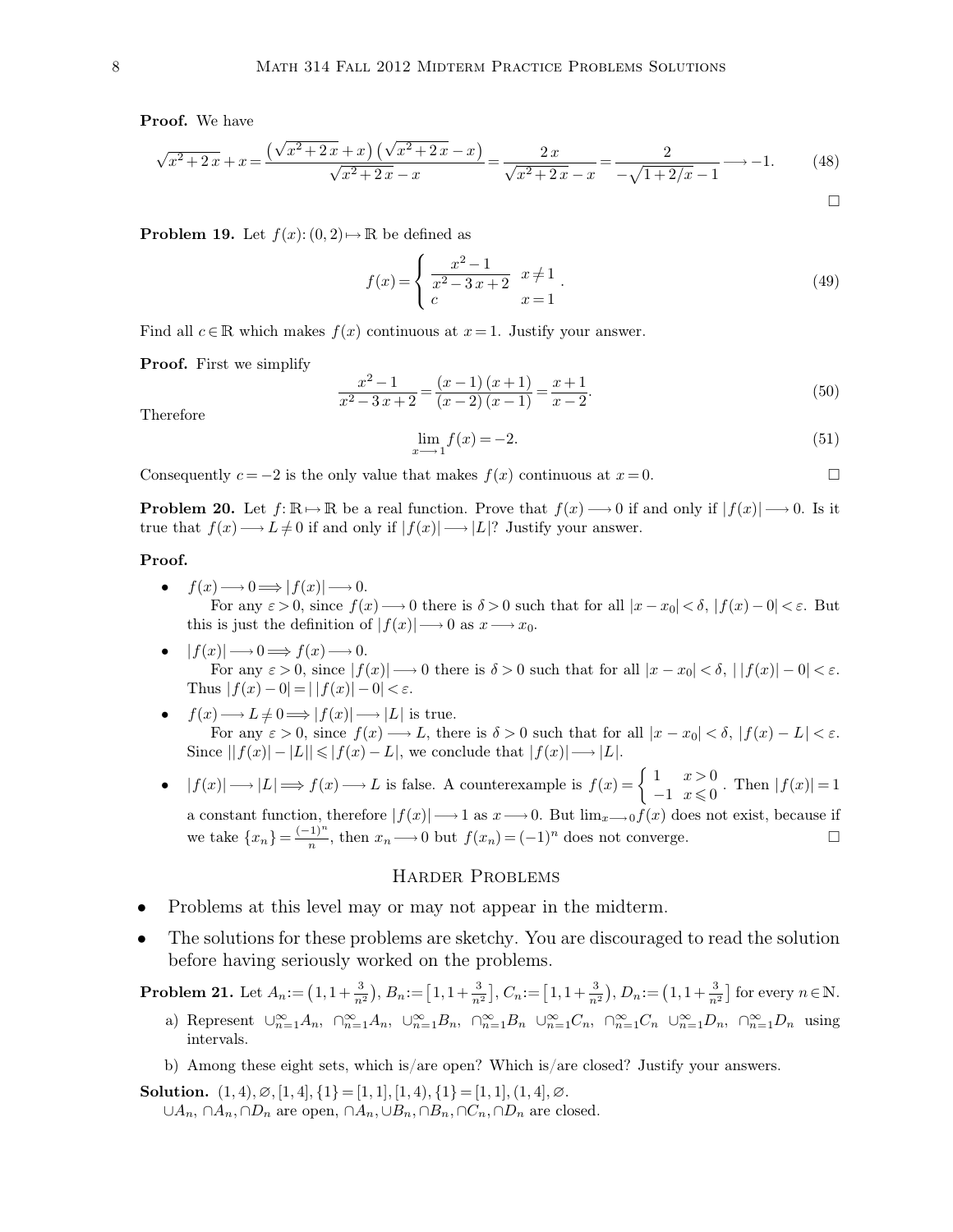**Problem 22.** Let  $\{x_n\}$  be a sequence such that the subsequences  $\{x_{2n}\}, \{x_{2n+1}\}, \{x_{3n}\}$  are convergent. Show that  $\{x_n\}$  is convergent.

**Proof.** Let  $x_{2n} \rightarrow a$ ,  $x_{2n+1} \rightarrow b$ . First we show that  $a=b$ . Assume otherwise. Then we have  $x_{3(2k)} \rightarrow a$ ,  $x_{3(2k+1)} \longrightarrow b$ , but this contradicts the condition that  $x_{3n}$  is convergent. Therefore  $a = b$ .

Now we prove  $x_n \longrightarrow a$ . For any  $\varepsilon > 0$ , there are  $N_1, N_2 \in \mathbb{N}$  such that for all  $n > N_1$ ,  $|x_{2n}-a| < \varepsilon$ ; For all  $n>N_2, |x_{2n+1}-a|<\varepsilon$ . Now take  $N = \max\{2N_1, 2N_2+1\}$ . Then for every  $n > N$ . we have  $|x_n-a|<\varepsilon$ .  $\square$ 

**Problem 23.** Let  $f(x)$  satisfy:  $\forall \varepsilon > 0 \ \exists \delta > 0 \ \forall x_1, x_2$  satisfying  $x_1, x_2 \in (x_0 - \delta, x_0 + \delta) \setminus \{x_0\},\$  $|f(x_1) - f(x_2)| < \varepsilon$ . Prove that  $\lim_{x\to x_0} f(x)$  exists.

**Proof.** Take any  $x_n \longrightarrow x_0$  with  $x_n \neq x_0$ . Then there is  $N \in \mathbb{N}$  such that for all  $n > N$ ,  $x_n \in (x_0 - \delta,$  $x_0+\delta\$ , Thus we see that for every  $x_n \longrightarrow x_0$ ,  $f(x_n)$  is Cauchy. All we need to show is that  $\lim f(x_n)$ is the same for all  $\{x_n\}$ .

Assume the contrary. Then there is  $x_n \longrightarrow x_0, y_n \longrightarrow x_0$  such that  $f(x_n) \longrightarrow a, f(y_n) \longrightarrow b \neq a$ . Now consider the new sequence  $\{f(x_n)\}\cup \{f(y_n)\}\$ . This new sequence has two subsequences converging to different limits and thus cannot be Cauchy. Contradiction.

**Problem 24.** Let  $E \subseteq \mathbb{R}$  be nonempty. For every  $x \in \mathbb{R}$ , its distance to E is defined as

$$
d(x) := \inf_{y \in E} |x - y|.
$$
 (52)

- a) Prove that  $d(x)$  is a continuous function.
- b) Prove that inf can be replaced by min if and only if  $E$  is closed.

## **Proof.**

a) Fix any  $x_0 \in \mathbb{R}$ . Take  $x_n \in E$  such that

$$
|x - x_n| \longrightarrow \inf_{y \in E} |x - y|, \qquad n \longrightarrow \infty. \tag{53}
$$

For any  $\varepsilon > 0$ , take  $\delta = \varepsilon$ . Then we have, for any  $|x - x_0| < \delta$ ,

$$
d(x) - |x_0 - x_n| \le |x - x_n| - |x_0 - x_n| \le |x - x_0| < \delta. \tag{54}
$$

Taking limit  $n \longrightarrow \infty$ , we reach

$$
d(x) - d(x_0) < \delta. \tag{55}
$$

Now repeat the above argument with  $x, x_0$  switched, we obtain

$$
d(x_0) - d(x) < \delta. \tag{56}
$$

Therefore

$$
|d(x) - d(x_0)| < \delta = \varepsilon. \tag{57}
$$

b)

- "If". Assume E is closed. For any  $x \in \mathbb{R}$ , take  $x_n \in E$  such that  $|x-x_n| \longrightarrow d(x)$ . As  $|x-x_n|$ is convergent, it is bounded, that is there is  $M \in \mathbb{R}$  such that  $|x - x_n| \leq M$  for all  $n \in \mathbb{N}$ . Consequently  $|x_n| \leq |x|+M$  for all  $n \in \mathbb{N}$ . By Bolzano-Weierstrass, there is a subsequence  $x_{n_k} \longrightarrow \xi \in \mathbb{R}$ . As E is closed,  $\xi \in E$ . Then we have  $d(x) = \lim |x - x_{n_k}| = |x - \xi|$ .
- "Only if". Assume the contrary, that is E is not closed. Then  $E^c$  is not open. Consequently there is  $x_0 \in E^c$  such that for every  $n \in \mathbb{N}$ ,  $(x_0 - \frac{1}{n})$  $\frac{1}{n}, x_0 + \frac{1}{n}$  $\frac{1}{n}$ ) $\not\subseteq E^c$ , in other words there is  $x_n \in E$  such that  $|x_n - x_0| < \frac{1}{n}$  $\frac{1}{n}$ . Consequently  $d(x_0) = 0$ . Now since  $\min_{y \in E} |x_0 - y|$  exists, ther is  $y_0 \in E$  such that  $|x_0 - y_0| = 0 \Longrightarrow x_0 = y_0 \in E$ . Contradiction.

**Problem 25.** Let  $f(x): \mathbb{R} \to \mathbb{R}$  be a real function. Define  $f^+(x) = \lim_{n \to \infty} \sup_{|x-y| < 1/n} f(y)$ ,  $f^-(x) =$  $\lim_{n\to\infty} \inf_{|x-y|<1/n} f(y)$ . Prove that f is continuous at  $x_0$  if and only if  $f^+(x_0)=f^-(x_0)=f(x_0)$ .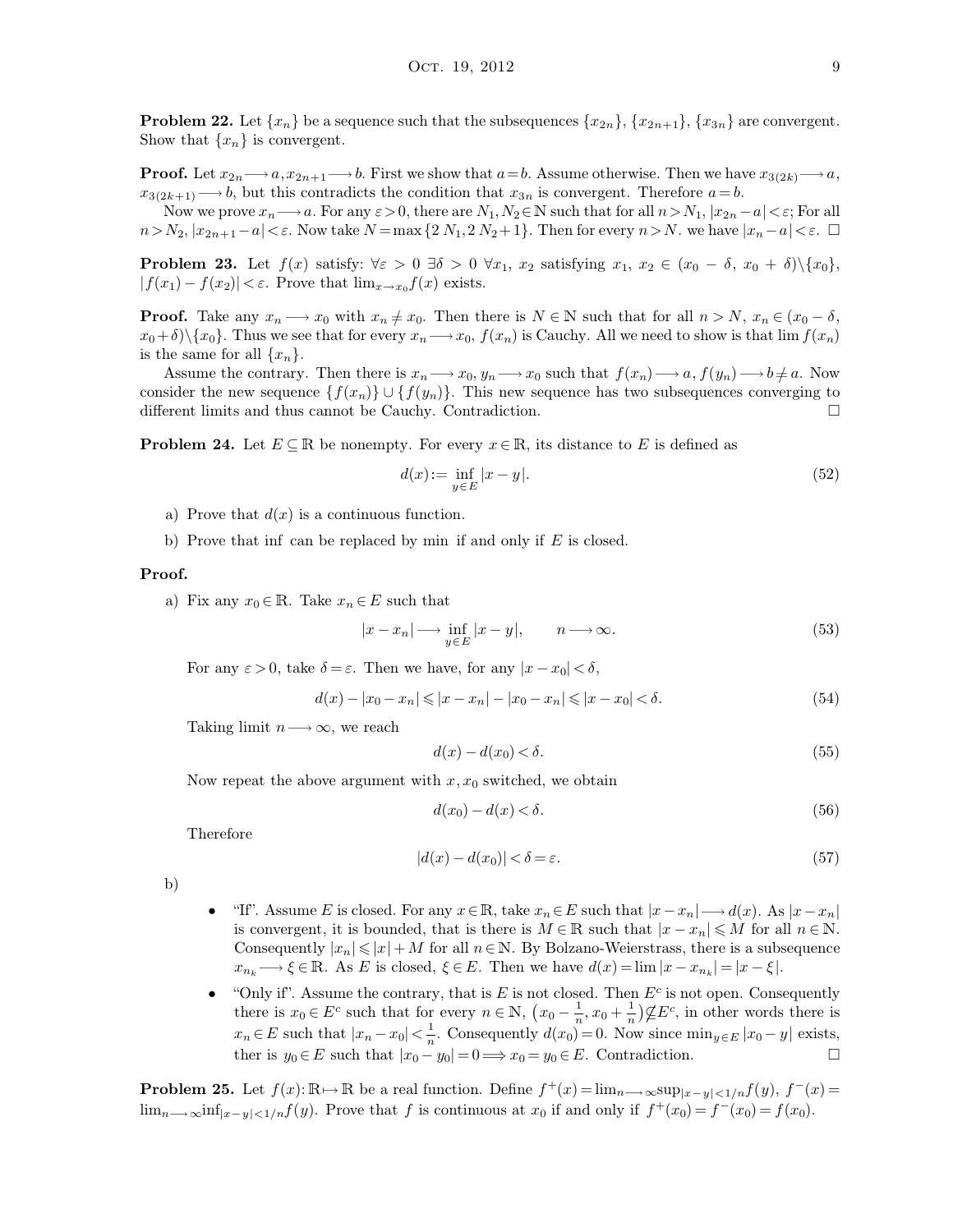**Proof.**

<sup>•</sup> If". Assume *f* is continuous. Then for every  $ε > 0$ , there is  $δ > 0$  such that for all  $|x - x_0| < δ$ ,  $|f(x) - f(x_0)| < \varepsilon$ . Thus for all  $n > 1/\delta$ , we have

$$
f(x_0) - \varepsilon \le \inf_{|x - y| < 1/n} f(y) \le \sup_{|x - y| < 1/n} f(y) \le f(x_0) + \varepsilon. \tag{58}
$$

Taking limit and apply comparison theorem, we conclude

$$
f(x_0) - \varepsilon \leqslant f^-(x_0) \leqslant f^+(x_0) \leqslant f(x_0) + \varepsilon. \tag{59}
$$

As this is true for all  $\varepsilon > 0$ , we conclude  $f^+(x_0) = f^-(x_0) = f(x_0)$ .

• "Only if". For any  $\varepsilon > 0$ , since  $f^+(x_0) = f(x_0)$ , there is  $N_1 \in \mathbb{N}$  such that for all  $n > N_1$ ,  $\sup_{|x-x_0|<1/n} f(x) < f(x_0) + \varepsilon$ , that is  $f(x) < f(x_0) + \varepsilon$  for all  $|x-x_0| < 1/n$ . Similarly, there is  $N_2 \in \mathbb{N}$  such that for all  $n > N_2$ ,  $f(x) > f(x_0) - \varepsilon$  for all  $|x - x_0| < 1/n$ .

Now take  $\delta = \min\left\{\frac{1}{N_1+1}, \frac{1}{N_2+1}\right\}$ . Then for all  $|x-x_0| < \delta$ , we have  $f(x_0) - \varepsilon < f(x) < f(x_0) + \varepsilon$ which means  $|f(x) - f(x_0)| < \varepsilon$ .

**Problem 26.** Let  $f(x): \mathbb{R} \to \mathbb{R}$  be a real function. Prove that f is continuous if and only if for every open set  $A \subseteq \mathbb{R}$ , the pre-image  $f^{-1}(A)$  is open.

**Proof.**

- "If". For any  $\varepsilon > 0$ , the set  $(f(x_0) \varepsilon, f(x_0) + \varepsilon)$  is open. Therefore its preimage  $\{x \in \mathbb{R} :$  $|f(x) - f(x_0)| < \varepsilon$  is open. Consequently there is  $(a, b)$  such that  $x_0 \in (a, b) \subset \{x \in \mathbb{R}:$  $|f(x)-f(x_0)| < \varepsilon$ . Take  $\delta = \min\{x_0 - a, b - x_0\}$ , we see that  $|x-x_0| < \delta \Longrightarrow |f(x)-f(x_0)| < \varepsilon$ .
- "Only if". Assume f is continuous. Let A be open. For any  $x_0 \in f^{-1}(A)$ , there is  $\varepsilon > 0$  such that  $(f(x_0) - \varepsilon, f(x_0) + \varepsilon) \subseteq A$ . As f is continuous, there is  $\delta > 0$  such that  $|x - x_0| < \delta \implies$  $|f(x) - f(x_0)| < \varepsilon$ , in other words  $f((x_0 - \delta, x_0 + \delta)) \subseteq (f(x_0) - \varepsilon, f(x_0) + \varepsilon) \subseteq A$ . Consequently  $(x_0 - \delta, x_0 + \delta) \subseteq f^{-1}(A)$ . Therefore  $f^{-1}(A)$  is open.  $(x_0 - \delta, x_0 + \delta) \subseteq f^{-1}(A)$ . Therefore  $f^{-1}(A)$  is open.

**Problem 27.** Let  $f(x): \mathbb{R} \to \mathbb{R}$  be a real function satisfying  $f(x) > 0$  for all  $x \in \mathbb{R}$ . Prove that for every closed interval [a, b] with  $a, b \in \mathbb{R}$ , there is  $\delta > 0$  such that  $f(x) > \delta$  for all  $x \in [a, b]$ . Is the claim still true if one or both of  $a, b$  is infinity?

**Proof.** Forgot to put in the problem that  $f(x)$  is continuous! When a, b are finite, we know that  $m=\min_{x\in[a,b]}f(x)$ . As  $f(x)>0, m\geqslant 0$ . If  $m=0$ , then there is  $x_0\in[a,b]$  such that  $f(x_0)=0$  contradiction. Therefore  $m > 0$ . Take  $\delta = m/2$ .

If one or both a, b is infinity, then the claim does not hold anymore. For example, if  $b = \infty$ , consider  $f(x) = e^x$  $f(x) = e^{-x}$ . If  $a = -\infty$ , consider  $f(x) = e^x$ .

**Problem 28. (Cesaro average)** Let  $\{x_n\}$  be a real sequence. Set  $y_n = (x_1 + \cdots + x_n)/n$ . Show that if  $x_n \longrightarrow a \in \mathbb{R}$ , then  $y_n \longrightarrow a \in \mathbb{R}$ . What about the converse, that is does  $y_n \longrightarrow a$  guarantees  $x_n \longrightarrow a$ ?

**Proof.** Because  $x_n \longrightarrow a \in \mathbb{R}$ , there is  $M \in \mathbb{R}$  such that  $|x_n| \leq M$  for all  $n \in \mathbb{N}$ . For any  $\varepsilon > 0$ , since  $x_n \longrightarrow a$ , there is  $N_1 \in \mathbb{R}$  such that for all  $n > N_1$ ,  $|x_n - a| < \varepsilon/2$ . Now take  $N > \max\left\{\frac{2 N_1 (M + |a|)}{\varepsilon}, N_1\right\}$ , for every  $n > N$ , we have

$$
|y_n - a| = \left| \frac{(x_1 - a) + (x_2 - a) + \dots + (x_n - a)}{n} \right|
$$
  
\n
$$
\leq \frac{|x_1 - a| + |x_2 - a| + \dots + |x_n - a|}{n}
$$
  
\n
$$
\leq \frac{|x_1 - a| + \dots + |x_{N_1} - a|}{n} + \frac{|x_{N_1 + 1} - a| + \dots + |x_n - a|}{n}
$$
  
\n
$$
\leq \frac{N_1 (M + |a|)}{n} + \frac{(n - N_1) \varepsilon/2}{n}
$$
  
\n
$$
< \frac{\varepsilon}{2} + \frac{\varepsilon}{2} = \varepsilon.
$$
 (60)